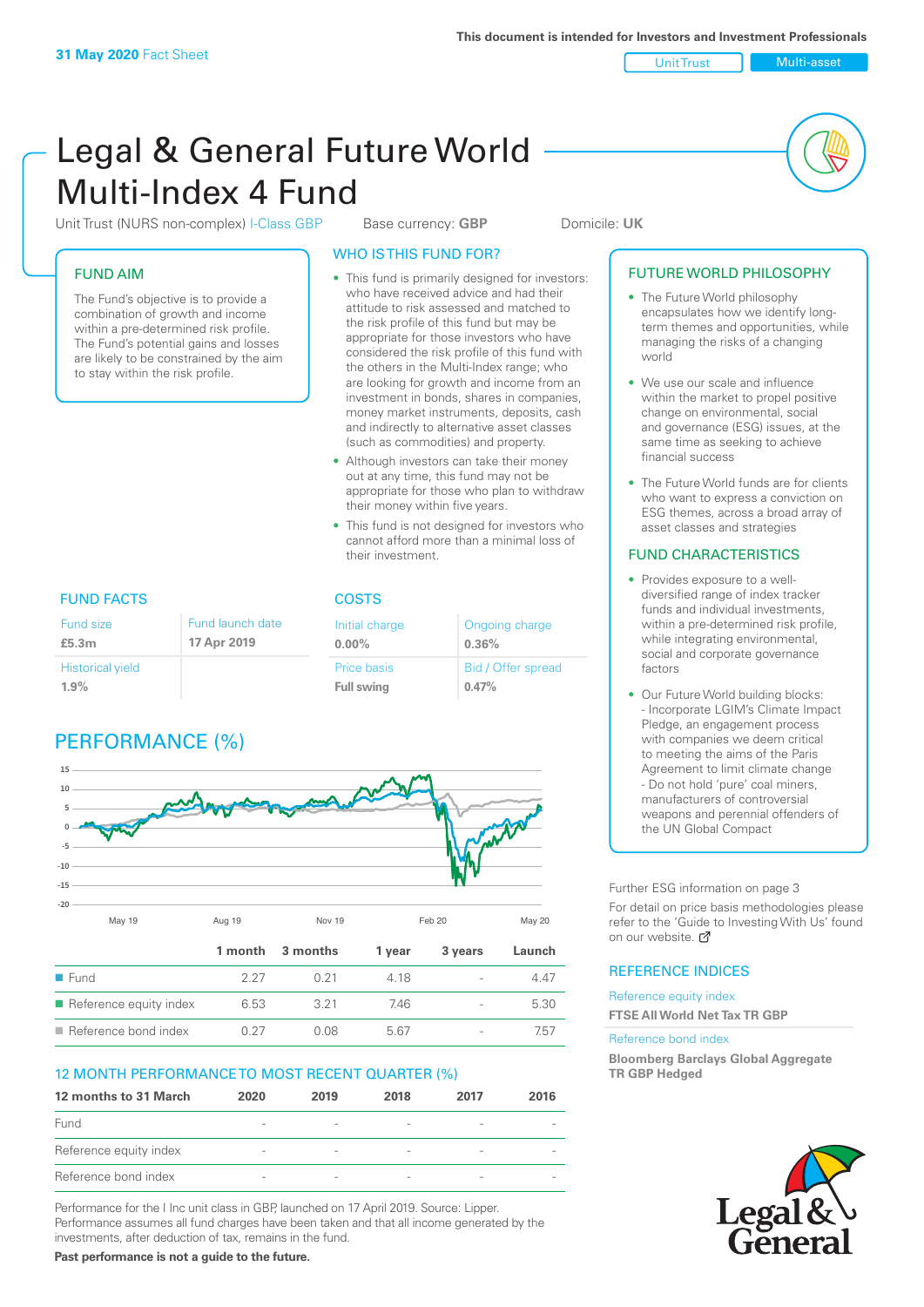# Legal & General Future World Multi-Index 4 Fund

Unit Trust (NURS non-complex) I-Class GBP

# PORTFOLIO BREAKDOWN

All data source LGIM unless otherwise stated. Totals may not sum due to rounding.





#### FUND MANAGERS

The fund managers have responsibility for managing the multi-index fund range. They are part of the Multi-Asset Funds (MAF) team in LGIM. This team focuses on designing and managing multi-asset funds that are tailored to match the specific objectives of various client types. The team sits within a wider Asset Allocation team which combines both depth of experience with a broad range of expertise from different fields, including fund management, investment consulting and risk management roles.

# TOP 10 HOLDINGS (%)

| L&G Future World ESG Developed Fund                | 20.0 |
|----------------------------------------------------|------|
| L&G Future World Global Credit Fund                | 16.7 |
| L&G Short Dated Sterling Corporate Bond Index Fund | 11.0 |
| L&G Global Inflation Linked Bond Index Fund        | 7.8  |
| L&G Future World ESG UK Fund                       | 7.1  |
| L&G ESG EM Gov Bond USD Fund                       | 4.9  |
| <b>LGIM GBP Liquidity Fund Plus</b>                | 4.9  |
| Europe ex UK Equity                                | 3.5  |
| L&G High Income Trust                              | 3.4  |
| L&G Japan Equity UCITS ETF                         | 3.0  |

**Important:** Due to exceptional market conditions, spreads are currently volatile and may be higher than indicated. To see the latest spread visit www. legalandgeneral.com/chargesandfees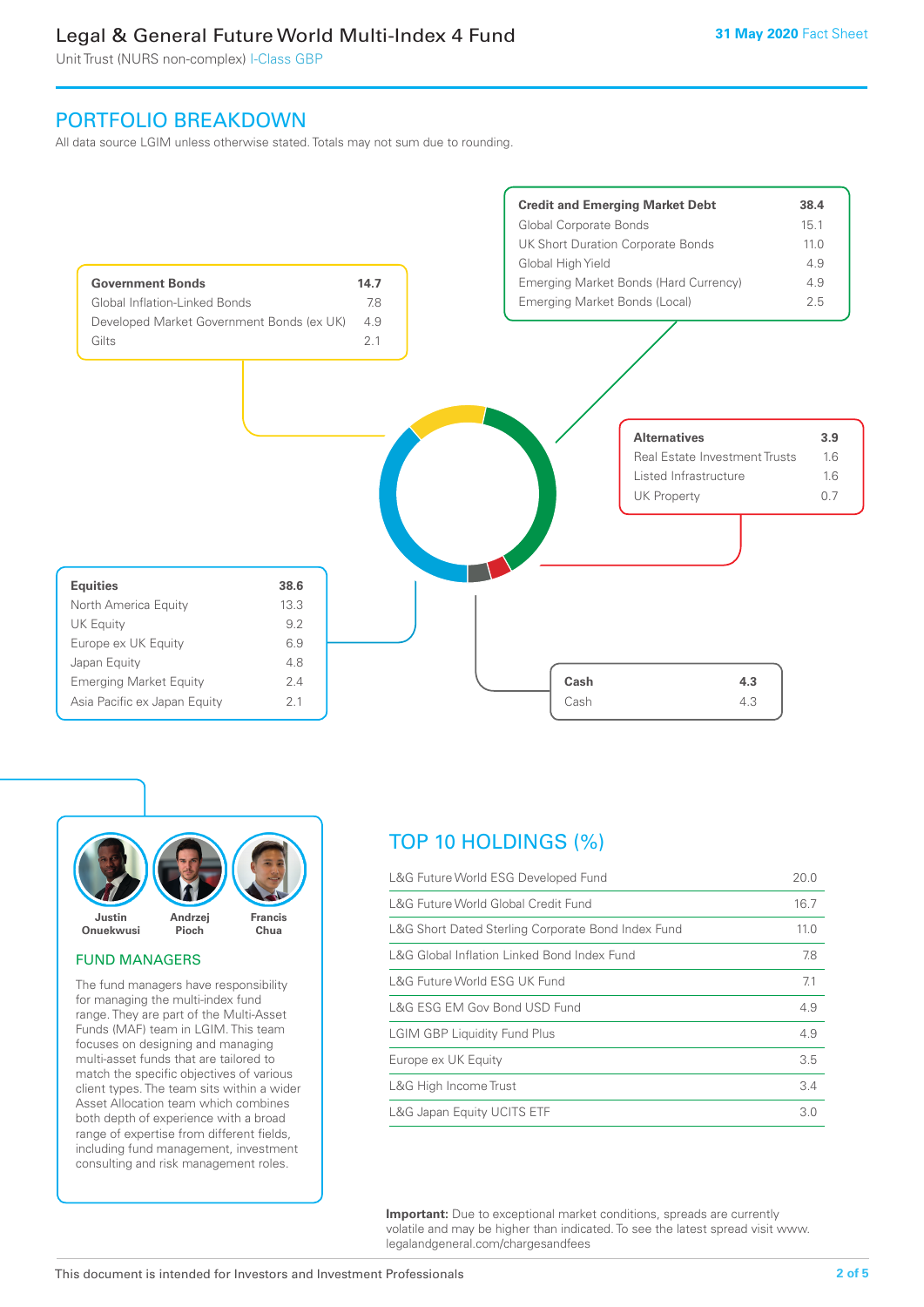# Legal & General Future World Multi-Index 4 Fund

Unit Trust (NURS non-complex) I-Class GBP

**52**

ESG score of comparator

# ESG COMMITMENT

**/100 /100**

From diesel emissions to oil spills, there have been many tangible examples in recent years of how failures in the way companies are run can have a harmful impact on the environment, society and investor returns. We believe responsible investing can mitigate the risk of such outcomes and has the potential to improve returns through the integration of environmental, social and governance (ESG) considerations, active ownership and longterm thematic analysis.

# ESG SCORE

We score companies based on environmental, social and governance factors. The ESG Score is aligned to our engagement and voting activities. As a result, this portfolio has an aggregate ESG Score of **56** versus a mainstream comparator of **52**.

ESG scores and carbon metrics are calculated for the portion of the portfolio that invests in LGIM's Future World funds.



# ENVIRONMENTAL PERFORMANCE

Carbon dioxide (CO2) is the most significant contributor to greenhouse gas emissions which are driving climate change. Compared to the unadjusted comparator, the fund will have a different exposure to current and future sources of carbon dioxide emissions.



**56**

ESG score of fund

**61%** Lower carbon reserves

intensity than the unadjusted comparator

൹

CO<sub>2</sub>

**44%** Lower carbon

emissions intensity than the unadjusted comparator

**Equivalent to 2,577 barrels of oil**

# CARBON RESERVES

Carbon reserves are fossil fuels (coal, oil and gas) which, if burnt, will become the carbon emissions of the future. To meet global climate change targets, the unabated use of fossil fuels is expected to decline over time.

The figures below are a measure of the size of carbon reserves held by the fund's underlying companies.

**712** Fund **1,807 Comparator** 

**Tonnes of CO2 ei per \$1 million of market capitalisation**

The fund has **61%** lower carbon reserves intensityii compared to the unadjusted comparator. The difference in carbon reserves intensity means that for every \$1 million invested in the fund, the exposure to fossil fuels through the underlying companies is reduced by an amount equivalent to **2,577 barrels of oil**<sup>iii</sup>, compared to having invested in the unadjusted comparator.



Following the global Paris Agreement on climate change, companies in all sectors are expected to reduce their emissions to prepare and adapt for a low-carbon economy.



**Tonnes of CO2 e per \$1 million of sales**

The fund has **44%** lower carbon emissions intensity compared to the unadjusted comparator. Carbon emissions intensity describes the relationship between the carbon emissions of a company and its salesiv

The difference in carbon emissions intensity means that the fund has selected companies where, for the same level of sales, the associated emissions<sup>v</sup> are lower by 44% compared to the unadjusted comparator<sup>vi</sup>.



For further information please go to www.lgim.com/esginfo Ø

**The comparator for this fund is a bespoke asset-weighted blend\* of Solactive market-capitalisation indices in equities and credit. \*The blend will evolve over time in line with the actual asset allocation of the multi-asset fund.**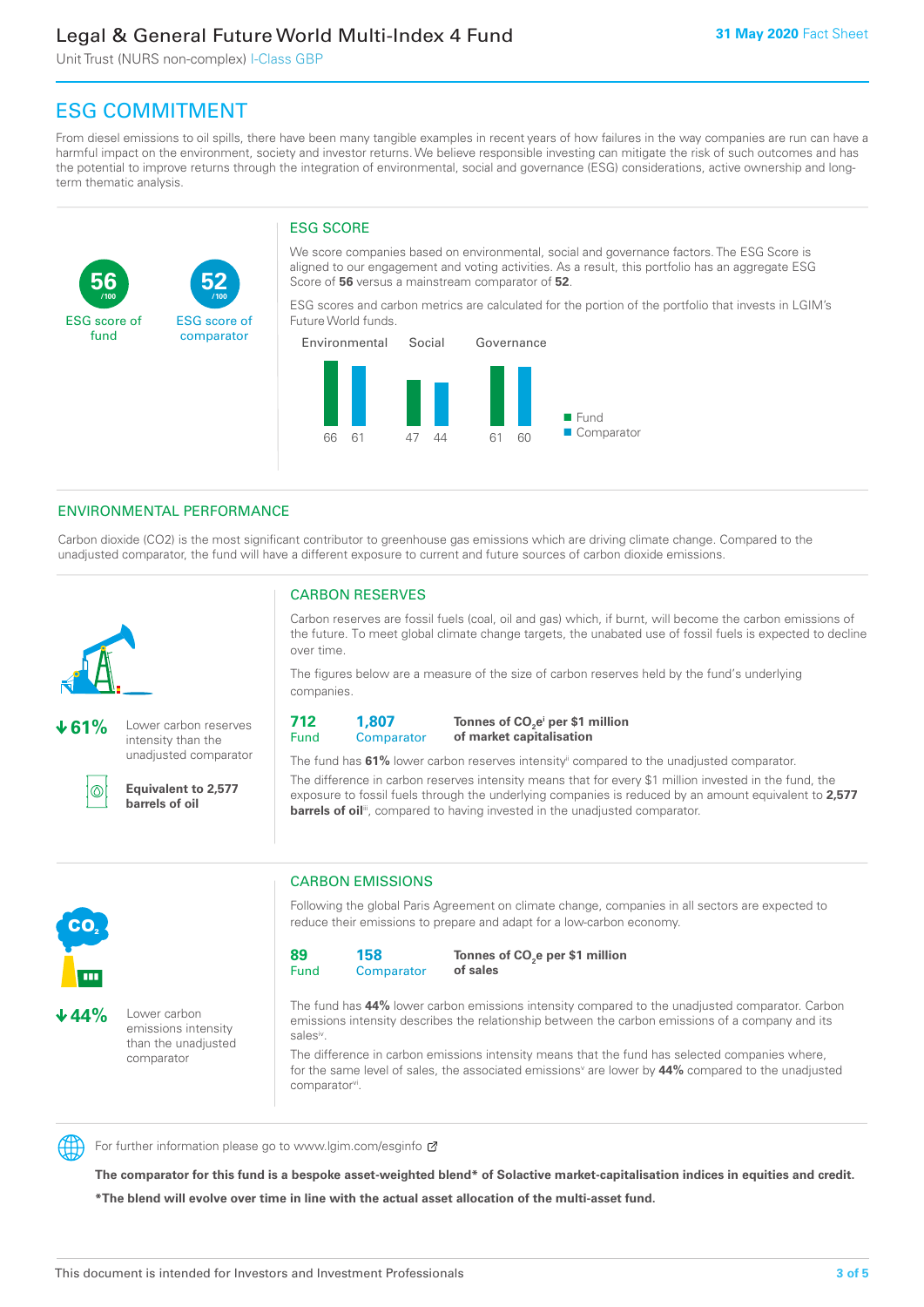# Legal & General Future World Multi-Index 4 Fund

Unit Trust (NURS non-complex) I-Class GBP

# **NOTES**

 $^\mathrm{i}$  Carbon dioxide equivalent (CO<sub>2</sub>e) is a standard unit to compare the emissions of different greenhouse gases.

<sup>ii</sup> The carbon reserves intensity of a company captures the relationship between the carbon reserves the company owns and its market capitalisation. The carbon reserves intensity of the overall fund reflects the relative weights of the different companies in the fund.

iii We consider one barrel of oil equivalent to 0.425 tonnes of CO<sub>2</sub>e, based on International Energy Agency and Intergovernmental Panel on Climate Change guidelines.

#### iv The choice of this metric follows best practice recommendations from the **Task Force on Climate-related Financial Disclosures**.

v Data on carbon emissions from a company's operations and purchased energy is used.

vi This measure is the result of differences in the weights of companies between the index or the fund and the comparator, and does not depend on the amount invested in the fund. It describes the relative 'carbon efficiency' of different companies in the comparator (i.e. how much carbon was emitted per unit of sales) or in the fund, not the contribution of an individual investor in financing carbon emissions.

We use a proxy comparator to represent a typical comparable universe for this fund.

**HSBC:** Source: HSBC Bank Plc. ("HSBC") – HSBC Climate Solutions Database. All rights in the HSBC Climate Solutions Database and data content therein are vested in HSBC. Neither HSBC, nor its affiliates accept any liability for the accuracy or completeness of the HSBC Climate Solutions Database. No further distribution of HSBC data is permitted without HSBC's express written consent.

**Trucost:** Source: S&P Trucost Limited © Trucost 2019. All rights in the Trucost Data and Reports vest in Trucost and/or its licensors. Neither Trucost, nor its affiliates, nor its licensors accept any liability for any errors, omissions or interruptions in the Trucost Data and/or Reports. No further distribution of the Data and/or Reports is permitted without Trucost's express written consent.

**Sustainalytics:** Part of this publication may contain Sustainalytics proprietary information that may not be reproduced, used, disseminated, modified nor published in any manner without the express written consent of Sustainalytics. Nothing contained in this publication shall be construed as to make a representation or warranty, express or implied, regarding the advisability to invest in or include companies in investable universes and/or portfolios. The information is provided "as is" and, therefore Sustainalytics assumes no responsibility for errors or omissions. Sustainalytics cannot be held liable for damage arising from the use of this publication or information contained herein in any manner whatsoever.

The calculations above rely on third party data provided at a point in time that may not cover the entirety of the fund's investments or the fund's comparator. As a result, what we report may change as third party data changes and may also differ from other third party calculations.

**Refinitiv:** Source: Refinitiv ESG